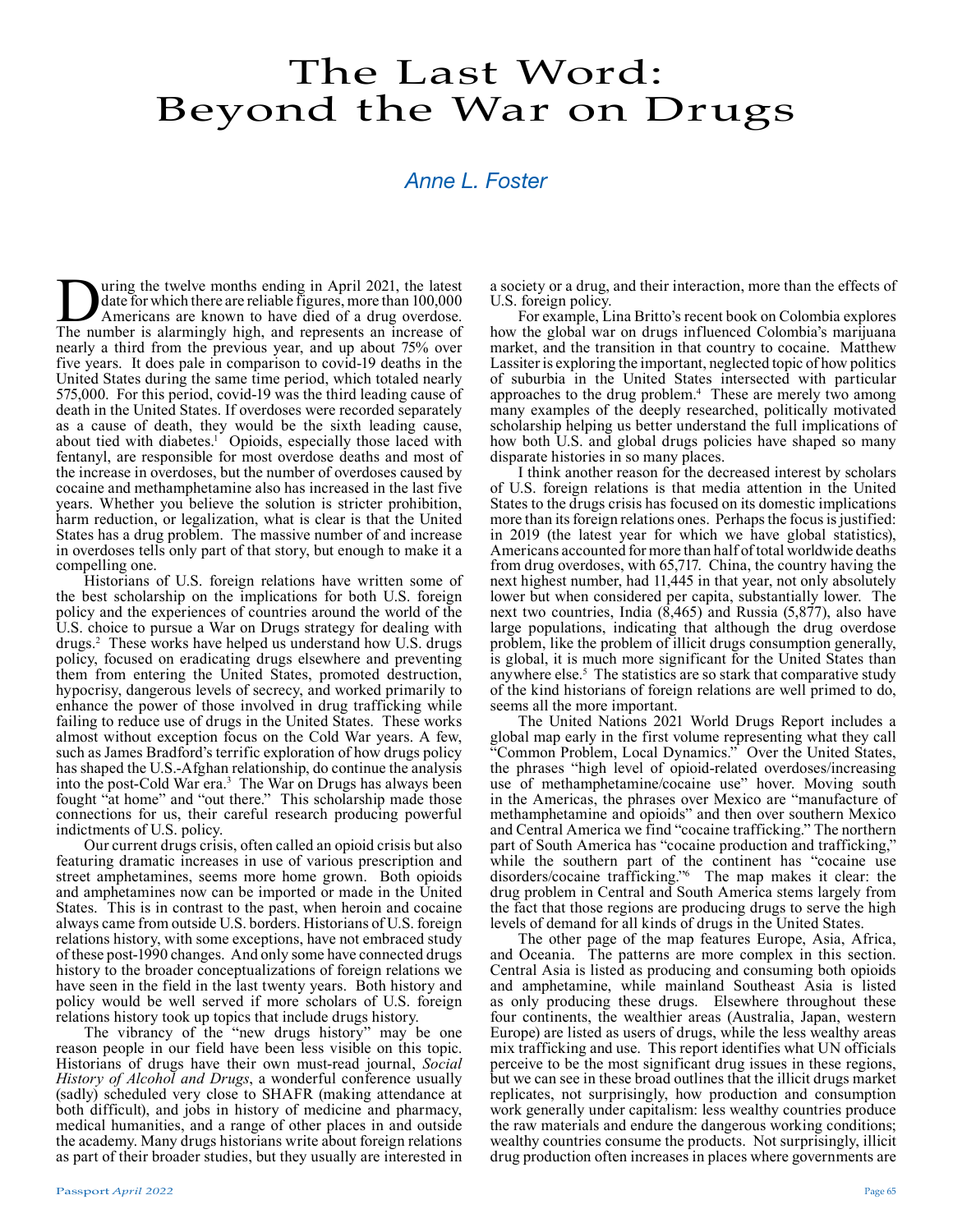not fully in control of their territory (Afghanistan) or in process of imposing authoritarian and isolationist rule (Myanmar). From 2015-2020, Afghanistan accounted for more than 80% of the world's opiates production. Mexico, primary supplier to the United States, accounted for 6% in those same years.

What do these statistics mean for historians of U.S. foreign relations? They certainly confirm what all historians of the War on Drugs and foreign relations have argued: the War on Drugs effort to use increasingly militarized, sometimes secret tactics to support drug prohibition by controlling (eradicating) supply has failed. But I think that they suggest to us that we should be integrating study of illicit drugs production, trafficking and sale into the broad range of foreign relations topics. Let me give a few examples of topics that are under-studied.

Until recently, there has been remarkably little written about marijuana and U.S. foreign relations. This is beginning to change. Isaac Campos and Lina Britto, historians of Mexico and Colombia, explore effects of the War on Drugs in must read books for scholars of U.S. foreign relations. William McAllister recently explored the national security implications of the 1937 Marijuana Tax Act.<sup>7</sup> Marijuana use in the United States grew most dramatically in the years after 1945, when the United States was best able to promote the supply control, prohibitionist model. It is surprising that more scholars of U.S. foreign relations have not been interested in the reasons for and implications of that increase. In more recent years, the legal status of marijuana has shifted so that several U.S. states and a handful of countries have legalized recreational consumption of marijuana and even more have decriminalized it or permit medical use of the drug. This diversity of legal status may have important foreign relations implications going forward.

Scholars of U.S. foreign relations have produced excellent scholarship on the history of development and economic aid, but rarely does this scholarship integrate consideration of the illicit economy in the places targeted for development. Nineteenth century imperialism prompted crop substitution away from food and subsistence crops to those useful for export, including opium. More recently, though, growing the raw materials for drugs, whether coca leaves, poppies or marijuana plants, has appeal to people who can sell that crop more predictably at a more stable price than for other crops, even though there are dangers to growing an illicit substance. In Afghanistan, for instance, the value of the illicit trade is estimated, for the last several years, to have been larger than the total licit international trade of the country. Drugs historians often pay attention to the effects on development, but development historians are less likely to pay attention to the effects of drugs. The international political economy of processing, packaging, and transporting drugs to market receives only modest attention from political scientists and economists, and nearly none from historians. It is very difficult to study the history of illicit activities, but without attention to the alternatives for labor and capital, as well as the influences of the illicit economy on the functioning of the state, assessments of successes, failures and choices fall short.

This observation applies in some measure to wealthier, more developed countries as well, and more attention to illicit and informal economies in all places would be revealing. One group of scholars found that the illicit drug market in the European Union during 2017 was worth approximately 30 million euros.<sup>8</sup> The U.S. Drug Enforcement Agency estimates that the total of all transactions in the illicit drug trade in the United States is in the "tens of billions" each year.9 The EU statistic represents the value of drugs sold to consumers, while the DEA estimate adds up the value of each transaction at each stage from arrival or production through processing, transportation and finally to the consumer. The difficulty of finding reliable, comparable statistics is one of the challenges of doing this kind of work. Collaborating with economists has potential to produce important scholarship.

The small but growing attention to environmental history in the field of U.S. foreign relations history offers another important opportunity to include the widespread effects of U.S. global efforts to eradicate drugs. Daniel Weimer's article on

the international politics of herbicide use in Mexico offers an example of the important insights from this approach.<sup>10</sup> The environmental effects of production and eradication of coca and poppies are concentrated in a few countries, but that means that those effects are all the greater in those places. Marijuana production, meanwhile, is widespread, and herbicide use for eradication has been common worldwide. The production and eradication of methamphetamines also has had significant environmental effects. Even the (semi) licit production of marijuana to meet significant demand growth has environmental consequences, since indoor growing can require massive inputs of water and electricity. Recent reports about the presence of pharmaceuticals in rivers suggests that there is wide scope for exploring the relationship between drugs, the environment, and foreign relations.<sup>11</sup>

One of the most dramatic shifts in global illicit drug trafficking is the rise of purely synthetic drugs. Sometimes these are diverted pharmaceuticals, but there is an increasing tendency for illicit producers to set up clandestine labs to manufacture opioids, hallucinogens, and especially amphetamines. The United Nations reports that these labs frequently are in geographical locations over which the international community has little oversight, such as parts of Myanmar and Afghanistan (and the border regions of neighboring countries).12 Histories of sovereignty, global capitalism, international trade, and the role and power of international organizations would benefit from thinking about the issues, surely not new, raised by the presence of such important manufacturers, of illicit commodities, in areas with only light ties to licit international political and trade organizations.

Some of my thinking on drug trafficking is shaped by Eric Tagliacozzo's *Secret Trades, Porous Borders: Smuggling and States along a Southeast Asian Frontier*. Tagliacozzo reminds us that illicit trade and illicit commodities are not synonymous. Illicit commodities are always traded illicitly, but licit commodities also can be traded illicitly. David Herzberg's recent book *White Market Drugs: Big Pharma and the Hidden History of Addiction in America* approaches this topic from a different perspective, exploring the long history of the ambiguous line dividing licit from illicit drugs.<sup>13</sup> Heroin (illicit) and hydrocodone (licit, commonly prescribed) have nearly the same molecular structure, for instance, but their legal status is very different. Since failures to prescribe opioids in a healthy way has fueled the current drugs crisis to at least some extent, many of us would readily accept Herzberg's argument. But if we couple his with Tagliacozzo's, we are prompted to think much more carefully about the nature of trade in general, and to be more precise as well as more expansive in our conceptions and language.

For instance, we spend time in my Long War on Drugs class talking about whether it is smuggling to go from Canada to the United States to buy alcohol, and not declare it on re-crossing the border. Or, a more complicated situation: when friends in graduate school went to the Saint Regis Mohawk Reservation to buy cigarettes, was that smuggling? Is it smuggling if it is only for your own use? If you are picking up cigarettes for friends and will be reimbursed? If you plan to re-sell the cigarettes? My students, nearly all from Indiana, usually have no personal experience of these activities the way my former students in New York and Massachusetts did. But the exercise of thinking about how one's personal economic actions can be licit or illicit for a variety of reasons prompts them to consider how the broader economy also is shaped by both licit and illicit activities. I wonder how we might conceptualize trade, investment, development, and the foreign relations structuring them differently if we put illicit and licit economic activities in the same frame.

As I was finishing up this essay, the *New York Times* published another article on the overdose crisis in the United States.14 The story blamed lack of effective, reasonably-priced treatment options, over-prescribing, stronger drugs, and urged prevention, harm reduction, and more research into why people use drugs. Only a couple of sentences suggested that the problem had any connection to foreign relations, mostly noting that heroin